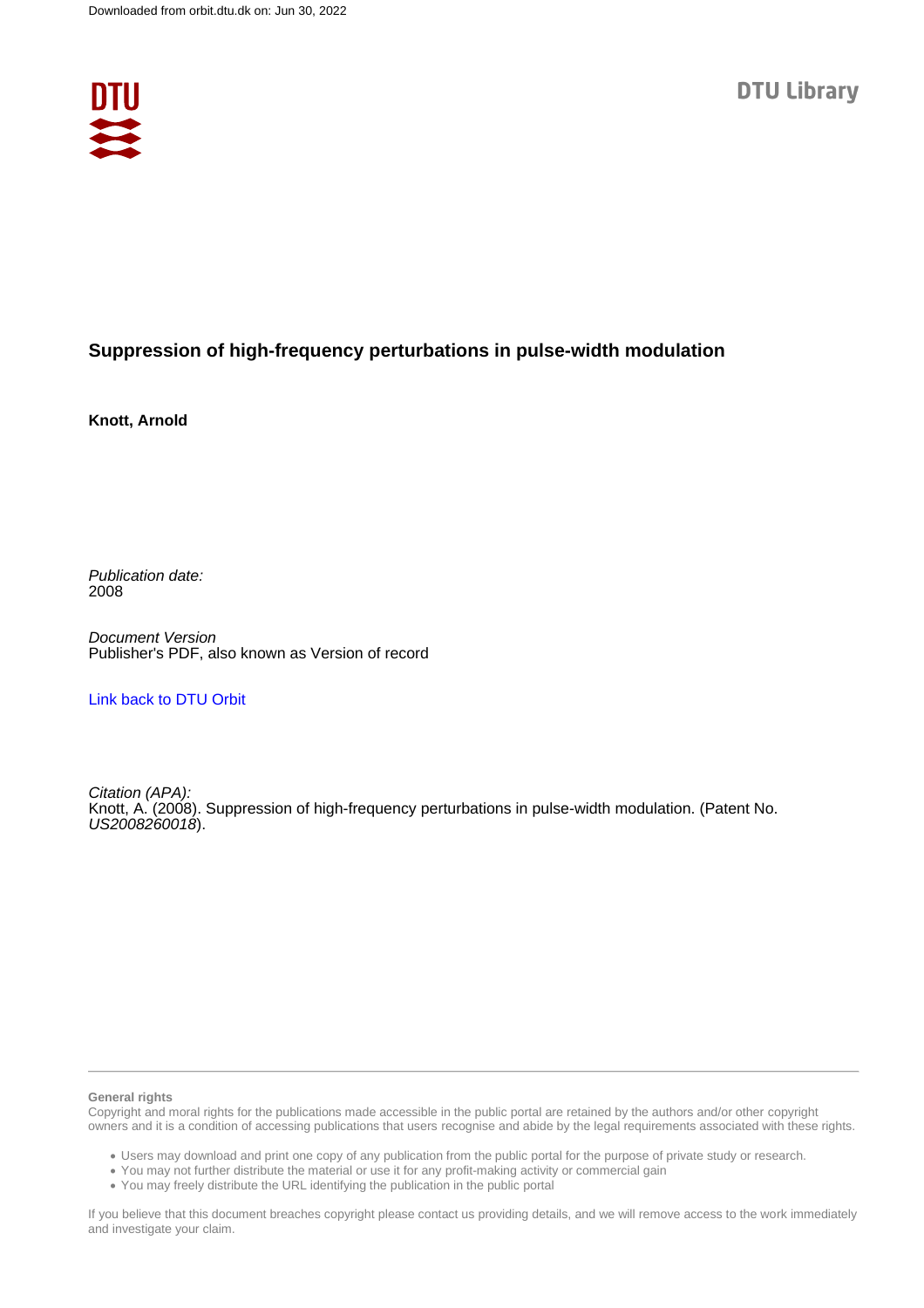

US008350635B2

# (12) United States Patent

## Pfaffinger et al.

### (54) SUPPRESSION OF HIGH-FREQUENCY PERTURBATIONS IN PULSE-WIDTH **MODULATION**

- (75) Inventors: Gerhard Pfaffinger, Regensburg (DE); Arnold Knott, Huderdorf (DE)
- $(73)$ **Assignee: Harman Becker Automotive Systems** GmbH, Karlsbad (DE)
- $(* )$  Notice: Subject to any disclaimer, the term of this patent is extended or adjusted under 35 U.S.C. 154(b) by 1134 days.
- (21) Appl. No.: 12/047,895
- $(22)$ Filed: Mar. 13, 2008

#### $(65)$ **Prior Publication Data**

US 2008/0260018 A1 Oct. 23, 2008

#### $(30)$ **Foreign Application Priority Data**

Mar. 15, 2007

- $(51)$  Int. Cl.
- **H03K 7/08**  $(2006.01)$
- $(52)$
- (58) Field of Classification Search .................. 332/107, 332/109, 110; 375/238; 330/10, 251, 207 A; 323/282

See application file for complete search history.

#### US 8,350,635 B2  $(10)$  Patent No.:

#### (45) Date of Patent: Jan. 8, 2013

#### $(56)$ **References Cited**

#### **U.S. PATENT DOCUMENTS**

| 4.949.048 A                             |  | $8/1990$ Tokumo et al.          |
|-----------------------------------------|--|---------------------------------|
| $7.102.405$ B <sub>2</sub> <sup>*</sup> |  | 9/2006 Hisamoto et al.  327/172 |
| $7.161.423 B2*$                         |  |                                 |
|                                         |  |                                 |
| 2002/0190789 A1 12/2002 Morita          |  |                                 |
| 2005/0156665 A1 7/2005 Maejima          |  |                                 |

#### FOREIGN PATENT DOCUMENTS

**WO** WO 00/07291 2/2000

### OTHER PUBLICATIONS

Kolar, J. E. et al., "Novel Aspects of an Application of 'Zero'-Ripple Techniques to Basic Converter Topologies", Power Electronics Specialists Conference, 1, 1997, pp. 796-803.

\* cited by examiner

Primary Examiner - Ryan Johnson (74) Attorney, Agent, or Firm - O'Shea Getz P.C.

#### $(57)$ **ABSTRACT**

A method suppresses high-frequency perturbations in a pulse-width modulated signal. The pulse-width modulation may superpose a carrier signal onto an input signal having a predetermined modulation frequency. The carrier signals may be phase-shifted. The resulting modulated signals may then be filtered and combined.

### 12 Claims, 5 Drawing Sheets

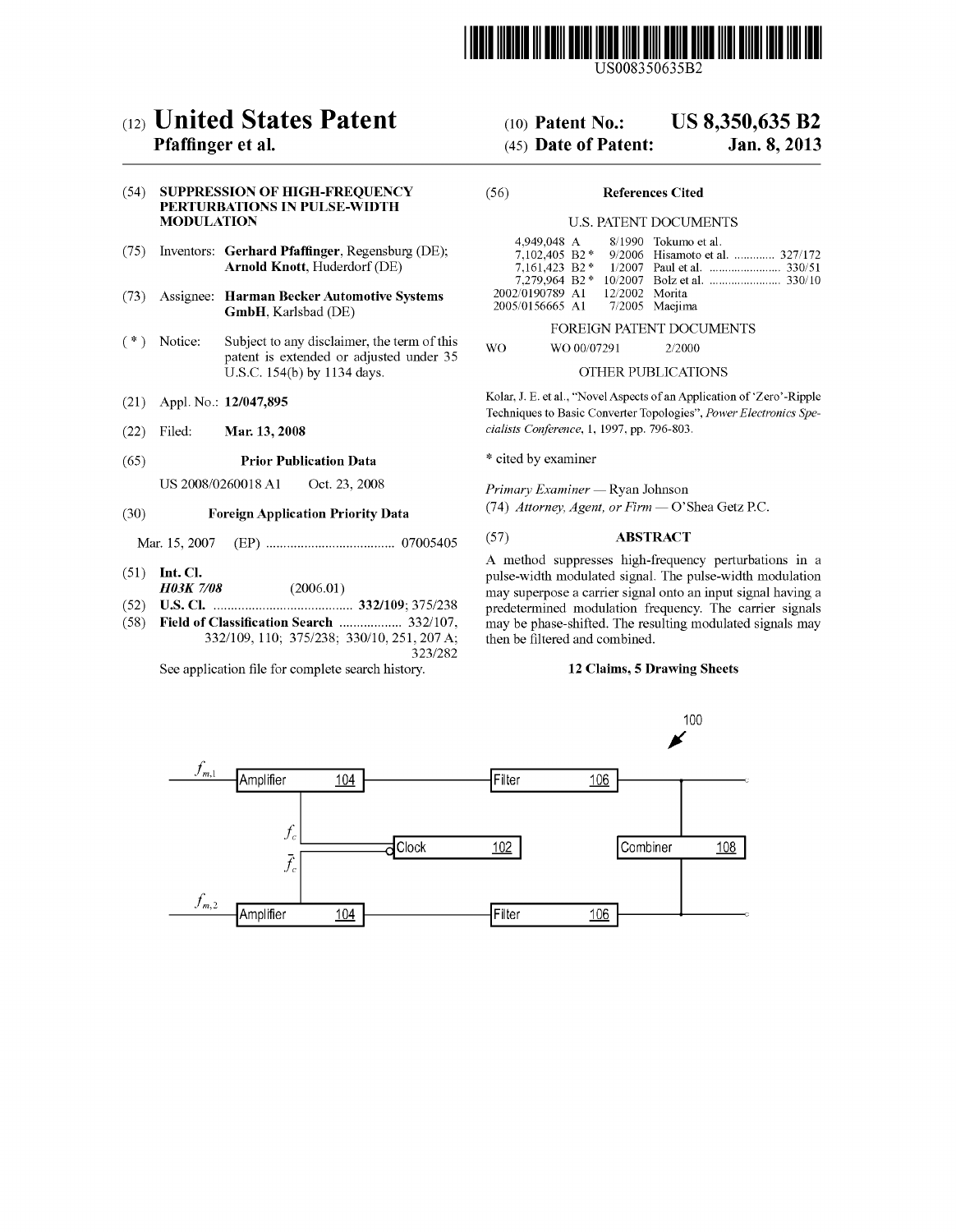





**FIG. 3**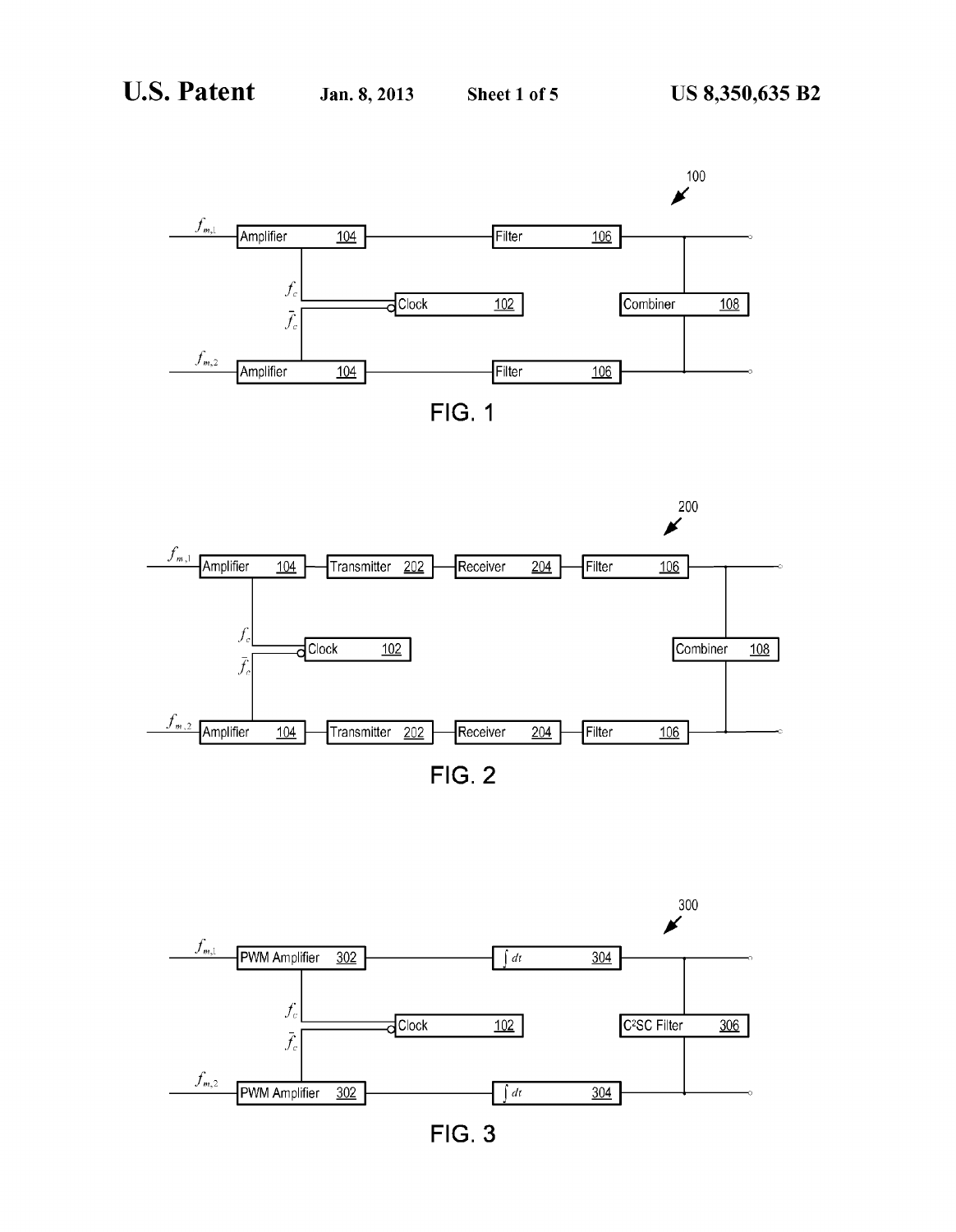



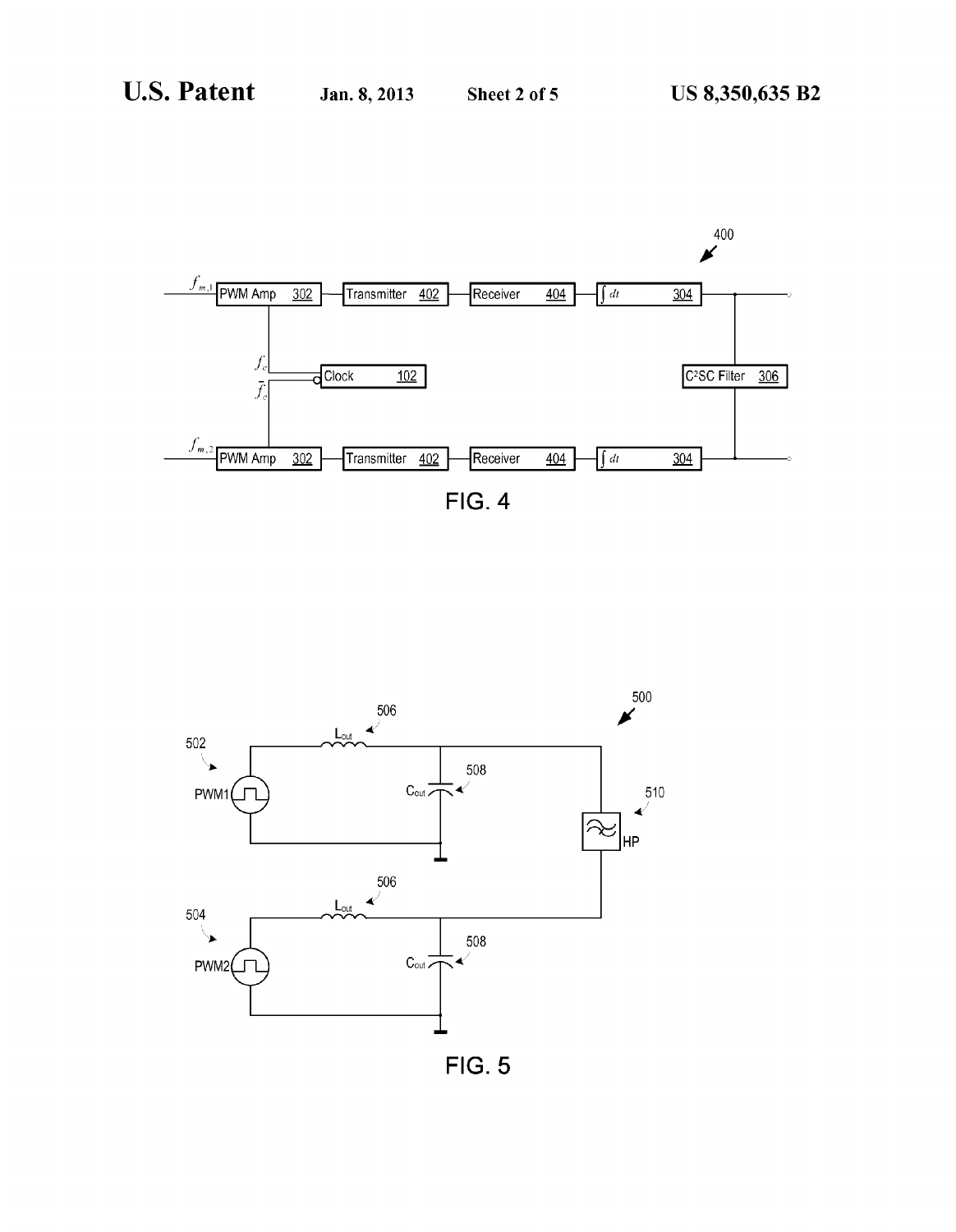



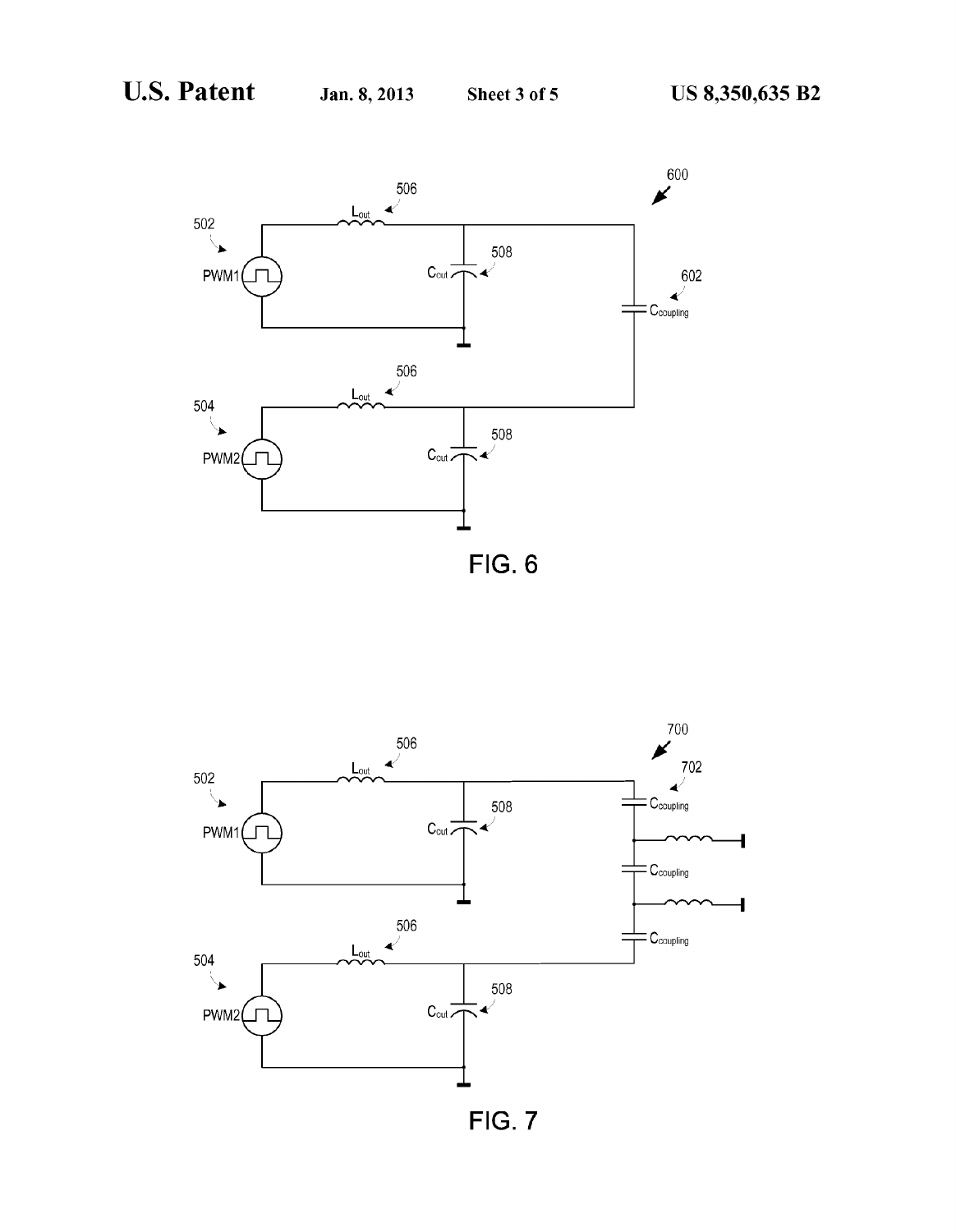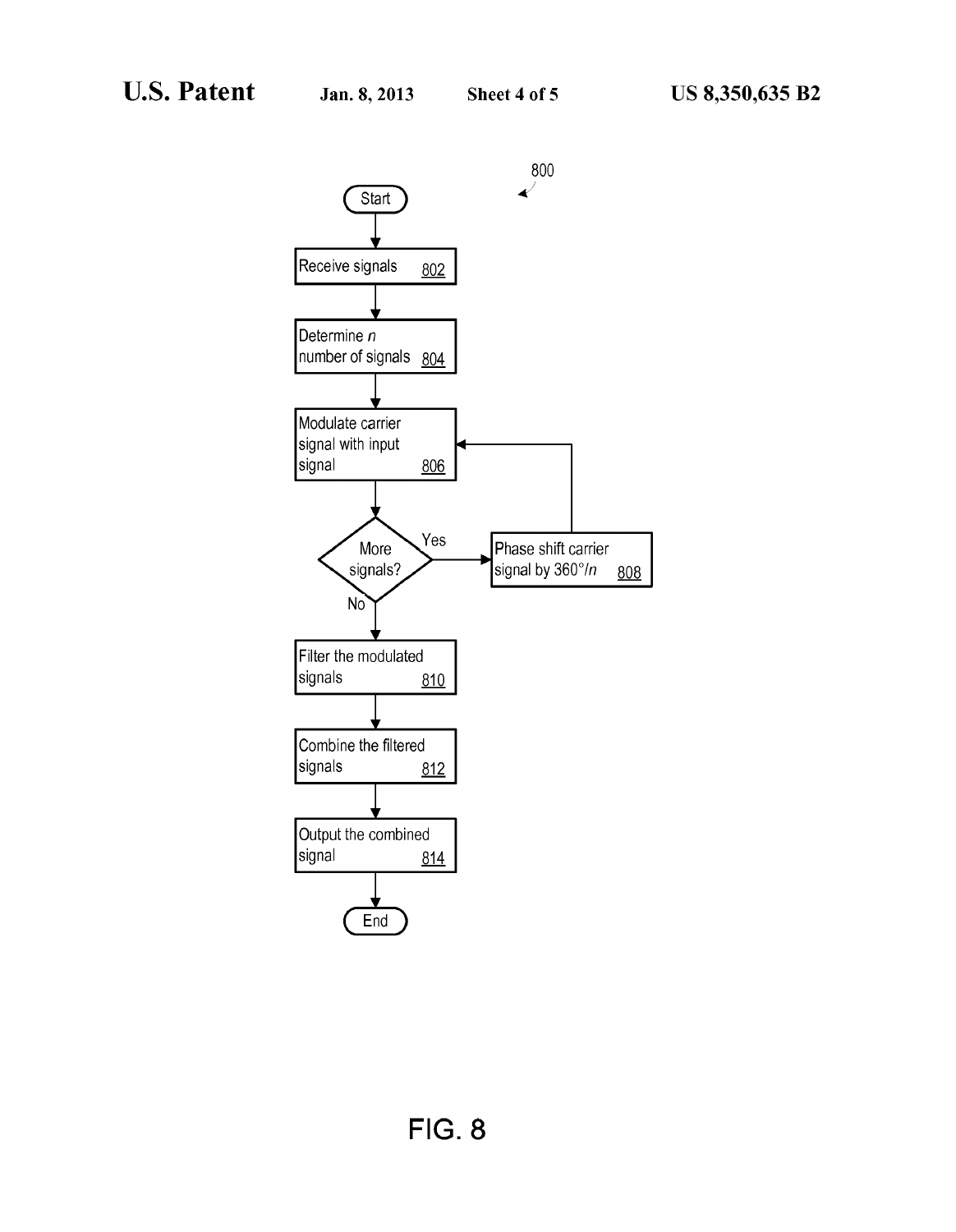

FIG. 11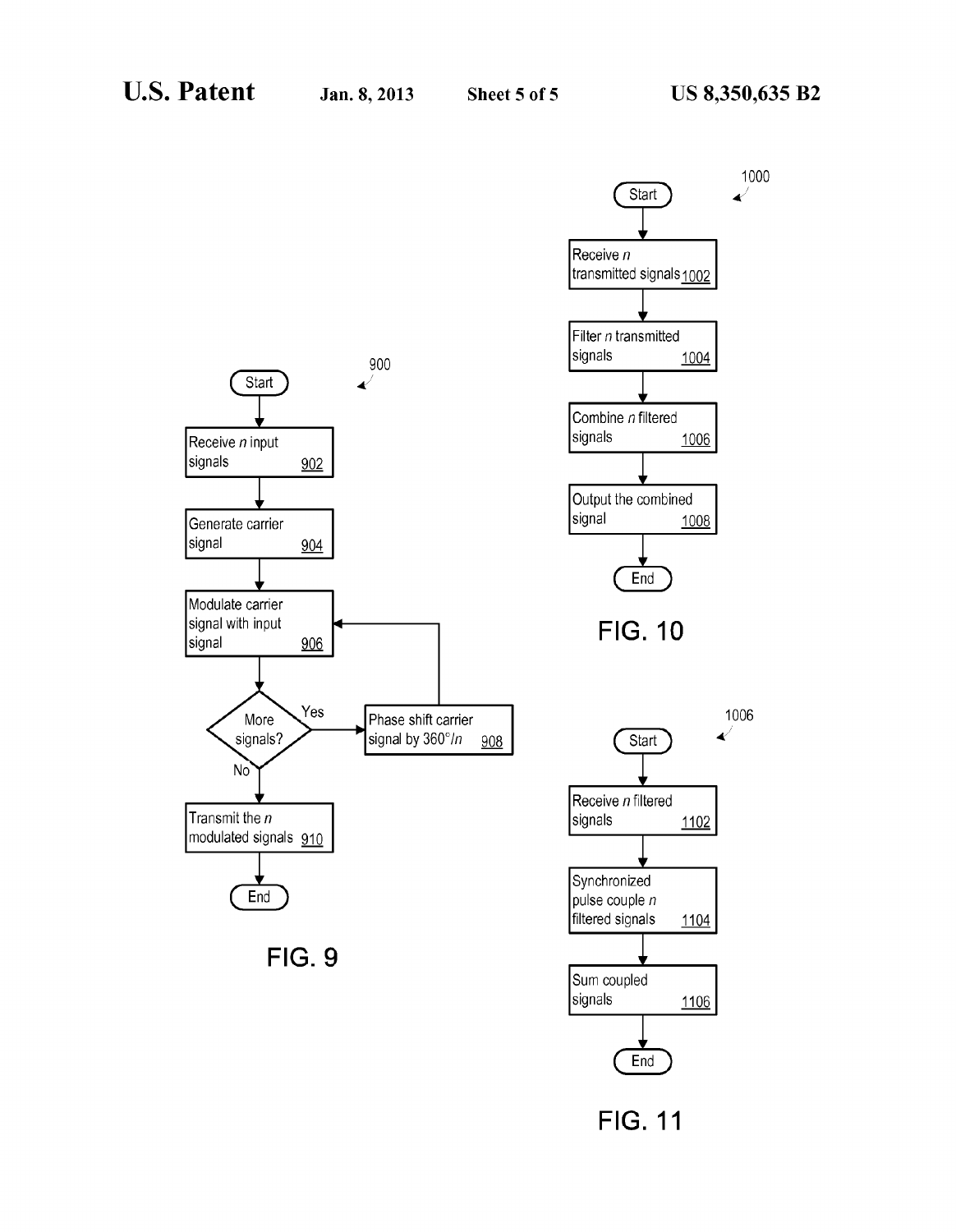5

15

55

65

### SUPPRESSION OF HIGH-FREQUENCY PERTURBATIONS IN PULSE-WIDTH MODULATION

#### FIELD OF INVENTION

1. Priority Claim

This application claims the benefit of priority from EP Application No. 07 005 405.1, filed Mar. 15, 2007, which is hereby incorporated by reference.

2. Technical Field

The present inventions relate to the technique of pulse width modulation. In particular, the present inventions relate to a method of damping high-frequency perturbations.

#### BACKGROUND OF THE INVENTION

Pulse-width modulation (PWM) is a technique for controlling analog circuits with digital outputs of a microprocessor ling analog circuits with digital outputs of a microprocessor<br>or with a discrete modulator. PWM is employed in a wide <sup>20</sup> variety of applications, ranging from measurement and com munications to power control and conversion.

PWM is used in the common "switch-mode" power supplies that convert AC power to DC for computers and other electronic devices. It can be used to control the speed of a DC <sup>25</sup> motor, the brightness of a light bulb, or an output of audio amplifiers. Due to the discrete nature of the PWM output, PWM amplifiers may produce less heat than traditional analog amplifiers.

Pulse-width modulation of a signal or power source <sup>30</sup> involves the modulation of its duty cycle to either convey information over a communication channel or control the amount of poWer sent to some loads. High-frequency pertur bations from a carrier frequency used in the PWM and its harmonics may interfere with the recovery of information  $35$ from the pulse-Width modulated signal.

#### **SUMMARY**

A method suppresses high-frequency perturbations in a 40 pulse-Width modulated signal. The pulse-Width modulation may superpose a carrier signal onto an input signal having a predetermined modulation frequency. The carrier signals may be phase-shifted. The resulting modulated signals may then be filtered and combined. 45

Other systems, methods, features and advantages Will be, or Will become, apparent to one With skill in the art upon examination of the following figures and detailed description. It is intended that all such additional systems, methods, fea tures and advantages be included Within this description, be 50 within the scope of the invention, and be protected by the folloWing claims.

### BRIEF DESCRIPTION OF THE DRAWINGS

The system may be better understood With reference to the following drawings and description. The components in the figures are not necessarily to scale, emphasis instead being placed upon illustrating the principles of the invention. More over, in the figures, like referenced numerals designate cor- 60 responding parts throughout the different views.

FIG. 1 is a high-frequency perturbation suppression sys tem.

FIG. 2 is a second high-frequency perturbation suppression system.

FIG. 3 is a third high-frequency perturbation suppression system.

FIG. 4 is a fourth high-frequency perturbation suppression system.

FIG.  $5$  is a C<sup>2</sup>SC filter with a high-pass filter.

FIG. 6 is a  $C^2SC$  filter with a coupling capacitor.

FIG. 7 is a C<sup>2</sup>SC filter with multiple coupling capacitors. FIG. 8 is a How diagram of high-frequency perturbation suppression process.

FIG. 9 is a How diagram of a transmission portion of a high-frequency perturbation suppression process.

FIG. 10 is a How diagram of a receiving portion of a high-frequency perturbation suppression process.

FIG. 11 is a flow diagram of combining filtered signals.

### DETAILED DESCRIPTION OF THE PREFERRED EMBODIMENTS

Some pulse-Width modulation processes create inherent high-frequency perturbations from the carrier frequency and its harmonics in an information signal. Suppression of these high-frequency perturbations may produce cleaner data extracted from the modulated signal and improved electro magnetic compatibility in pulsed synchronized pulse-Width modulating circuits. The systems may facilitate the suppres sion of the perturbations, thus increasing the efficiency and effectiveness of extracting clean data from a pulse-Width modulated signal. The systems may enhance the quality of the output signal and improve electromagnetic compatibility in pulsed synchronized pulse-Width modulating circuits. The perturbation suppression may occur through a phase differ ence of the used carrier signals that causes negative perturba tions to be superposed on positive ones. Synchronized cou pling of one in-phase clock (carrier) signal and the corresponding inverted signal (e.g. phase-shifted by 180°) or quadrature clock signal (e.g. phase-shifted by 90°) may result in an enhanced quality of the output signal.

FIG. 1 shows a high-frequency perturbation suppression system 100. The suppression system 100 includes a clock  $102$ , amplifiers  $104$ , filters  $106$ , and a combiner  $108$ . The system 100 receives two input signals with a first modulation frequency  $f_{m,1}$  and a second modulation frequency  $f_{m,2}$ . These input signals may be the same input signal With the same modulation frequency  $f_{m,1}$ . Alternatively, the system 100 may receive multiple, e.g. n, input signals. Each of the n input signals may have a single or its own modulation frequency.

The clock 102 may generate two carrier signals. One carrier signal has a carrier frequency of  $f_c$ . The second carrier signal has a carrier frequency of  $f<sub>c</sub>$ , indicating a carrier frequency that may be about  $180^\circ$  out of phase with the first carrier signal. Alternatively, the clock 102 may generate n carrier signals, Where each of the n carrier signals is phase shifted With respect to the others. Each of the n carrier signals may be phase shifted by about  $360^{\circ}/n$  with respect to a first carrier signal. For example, the clock 102 may generate four carrier signals, Where three of the four carrier signals are phase-shifted by about 90°, 180°, and 270° With respect to the first carrier signal.

Each amplifier 104 receives an input signal and a carrier signal. The amplifier 104 may modulate the input signal using the carrier signal to produce a modulated signal. For example, the amplifier 104 may be a pulse-width modulation (PWM) amplifier. The PWM amplifier may superpose the input signal with the carrier signal to obtain a pulse-width modulated signal. Each filter 106 filters a modulated signal to obtain a perturbed filtered signal. The filter 106 may include a lowpass filter.

The combiner 108 sums each of the perturbed filtered signals from the filters 106 to obtain an enhanced output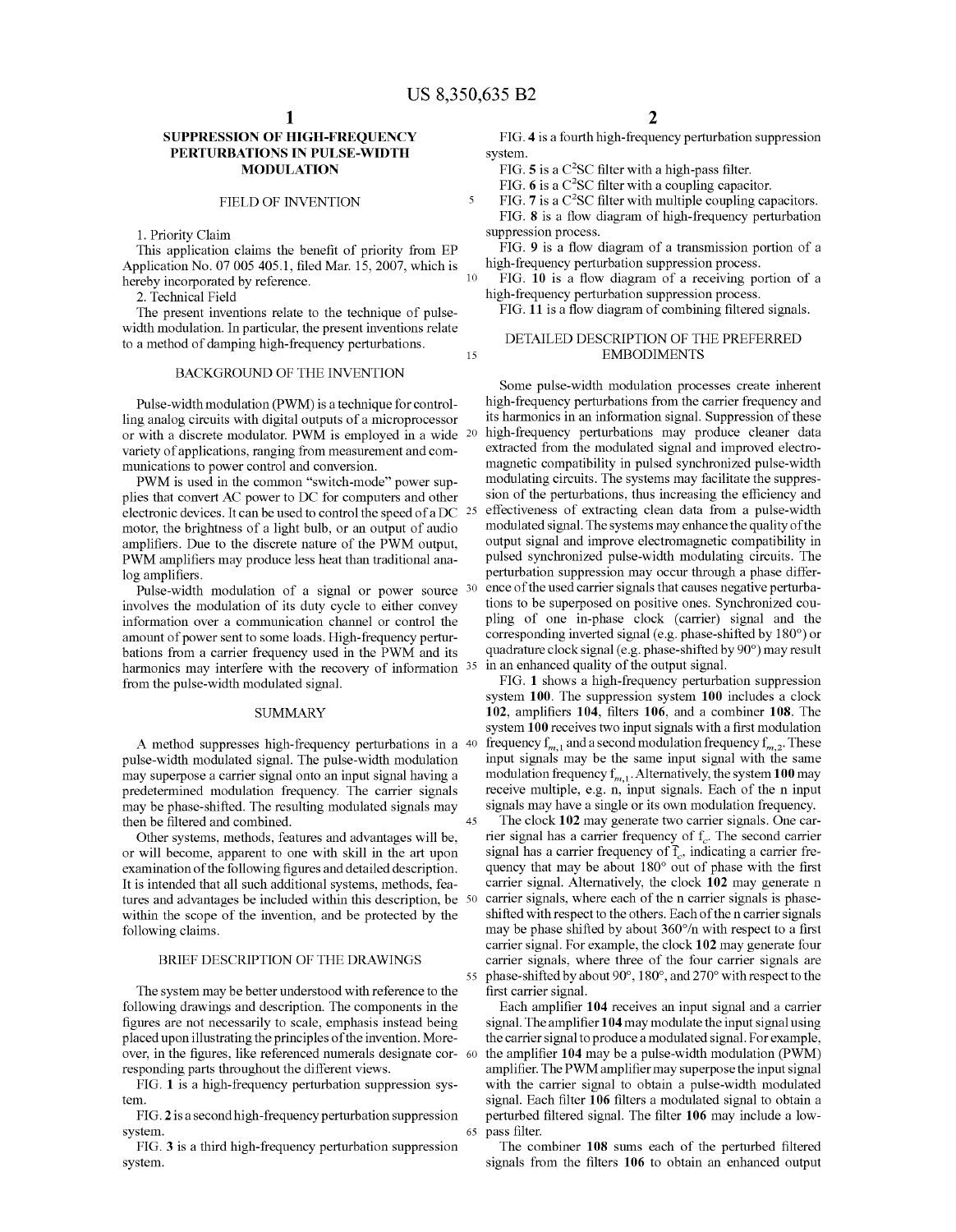15

wanted signal. The combiner 108 may include a high-pass filter, an all-pass filter, or a combination of a high-pass and all-pass filter. Use of a high-pass filter may avoid affecting the wanted signal that has a significantly lower frequency than the carrier frequency and its harmonics.

FIG. 2 shows a second high-frequency perturbation suppression system 200. The system 200 includes the clock 102, the amplifiers  $104$ , the filters  $106$ , and the combiner  $108$ . Additionally, the system 200 includes transmitters 202 and receivers 204. The transmitters 202 may send the modulated 10 signals from the amplifiers 104 in one device to another device. The receivers 204 may provide modulated signals transmitted from another device to the filters 106. The modulated signals may be amplified by the transmitters 202 or receivers 204 as part of the transmission/reception process.

FIGS. 1 and 2 illustrate systems using two amplifiers 104, two filters 106, two transmitters 202, and two receivers 204. Alternative systems may include n amplifiers 104, n filters 106, n transmitters 202, and n receivers 204. Such systems may include an amplifier 104 for modulating each of the n 20 input signals with each of the n carrier signals, a filter 106 for filtering each of the n pulse-width modulated signals, a transmitter 202 for sending each of the modulated signals, and a receiver 204 for receiving each of the modulated signals. Other systems may include fewer or one transmitter 202 and 25 fewer or one receiver 204, where multiple modulated signals may be sent and/or received by a single transmitter 202 and/or receiver 204.

FIG. 3 shoWs a third high-frequency perturbation suppres sion system 300. The system 300 includes the clock 102, as 30 well as PWM amplifiers 302, integrators 304, and a  $C<sup>2</sup>SC$ filter 306. Like the amplifier 104, each PWM amplifier  $302$ receives an input signal and a carrier signal. The PWM ampli fier 302 may modulate the input signal using the carrier signal to produce a pulse-width modulated signal. The PWM ampli- 35 fier may be a class-D or switching amplifier.

In D amplifiers the output transistors are operated as switches. When a transistor is off, the current passing through it is Zero; When it is on, the voltage across it is small, ideally Zero. The poWer dissipation is very loW. The input signal is 40 converted to a sequence of pulses Whose average value is directly proportional to the amplitude of the signal at that time.

The frequency of the pulses is typically ten or more times the highest frequency of interest in the input signal. The final 45 switching output consists of a train of pulses whose width is a function of the amplitude and frequency of the signal being amplified. The output contains, in addition to the required amplified signal, unwanted spectral components (e.g. the pulse frequency and its harmonics) that may be removed by a 50 passive filter. The filter may include lossless components like inductors and capacitors to maintain efficiency.

The PWM amplifiers  $302$  are controlled by the clock  $102$ . The clock 102 generates a carrier frequency  $f_c$  for carrier signals used for the PWM processing. The clock 102 also 55 includes a phase shifter that shifts the phases of the carrier signals input to the PWM amplifiers 302 with respect to each other. A phase-shifted carrier signal may be a carrier signal with carrier frequency  $f_c$ , where  $f_c$  is a carrier frequency phase-shifted by about  $180^{\circ}$  from the carrier frequency  $f_c$ . An 60 input signal with a modulation frequency  $f_{m,1}$  is received by one of the PWM amplifiers 302 and another input signal with a modulation frequency  $f_{m,2}$  is received by another one of the PWM amplifiers 302. In the PWM amplifiers the carrier signals are superposed by the input signals.

The amplified PWM output signals are respectively processed by integrators 304. These integrators 304 may com 4

prise low-pass filters. The outputs of the integrators 304 may represent signals comprising the amplified wanted signal and high-frequency perturbations due to the carrier signal and its harmonics. Suppression of the high-frequency perturbations may occur by destructive superposition of the perturbation portions of the filtered signals output by the integrators 304 by a  $C<sup>2</sup>SC$  filter 306. For a wanted signal that is pulse-width modulated by a PWM amplifier 302, an additional modulated signal With corresponding negative perturbations after the respective filtering of both signals may be added in the  $C<sup>2</sup>SC$ filter 306 to achieve cancellation of the high-frequency perturbations at frequencies of the carrier frequency and its har monics.

A first perturbed modulated signal and a second perturbed modulated signal are combined by the  $C<sup>2</sup>SC$  filter 306 to obtain the enhanced output wanted signal. The  $C<sup>2</sup>SC$  filter 306 may comprise a high-pass filter of m-th order or a combination of a high-pass and an all-pass filter. The  $C<sup>2</sup>SC$  filter 306 may have a predetermined or required minimum damp ing rate,  $\alpha$ , for the highest frequency,  $f_{max}$ , present in the input signal (i.e. a pass band signal) and Where the in equation holds

#### $l \ge \alpha/d \log(f_{max}/f_c)$

for the length (order) of the C<sup>2</sup>SC filter 306, 1, with  $f_c$  and d denoting the carrier frequency of the carrier signals and the damping rate measured in units of dBuV/decade (damping per order). Numerical simulations have shown that employment of such a  $C<sup>2</sup>SC$  filter 306 results in a superior enhancement of the quality of the filtered (output) wanted signal.

Any low-pass filters in the integrators 304 and any highpass or all-pass filters in the  $C^2SC$  filter 306 may have identically decaying edges (flanks) for frequencies higher than the carrier frequency  $f_c$ . Such identical flanks may provide destructive superposition of the perturbation portions of the filtered signals.

FIG. 4 shows a fourth high-frequency perturbation suppression system 400. The system 400 includes the clock 102, the PWM amplifiers 302, the integrators 304, and the  $C<sup>2</sup>SC$ filter 306. Additionally, the system 400 includes transmitters 402 and receivers 404. The transmitters 402 may send the pulse-width modulated signals from the PWM amplifiers 302 in one device to another device. The receivers 404 may pro vide modulated signals transmitted from another device to the integrators 304. The modulated signals may be amplified by the transmitters 402 or receivers 404 as part of the transmis sion/reception process.

FIGS. 3 and 4 illustrate systems using two PWM amplifiers 302, tWo integrators 304, tWo transmitters 402, and tWo receivers 404. Alternative systems may include n PWM amplifiers 302, n integrators 304, n transmitters 402, and n receivers 404. Such systems may include a PWM amplifier 3 02 for modulating each of the n input signals With each of the n carrier signals, an integrator 304 for filtering each of the n pulse-Width modulated signals, a transmitter 402 for sending each of the modulated signals, and a receiver 404 for receiv ing each of the modulated signals. Other systems may include fewer or one transmitter 402 and fewer or one receiver 404, where multiple modulated signals maybe sent and/or received by a single transmitter 402 and/or receiver 404.

FIG. 5 is a circuit 500 of a  $C^2SC$  filter 306. The circuit 500 includes clock rate processors 502 and 504, output induc tances  $506$ , output capacitors  $508$ , and a high-pass filter  $510$ . The clock rate processors 502 and 504 achieve synchronized pulsed coupling of the filtered signals output by the integrators 304. The clock rate processors 502 and 504 may be pulse-width modulators based on the carrier frequencies  $f_c$ and  $\bar{f}_c$ . The output inductances 506, output capacitors 508,

65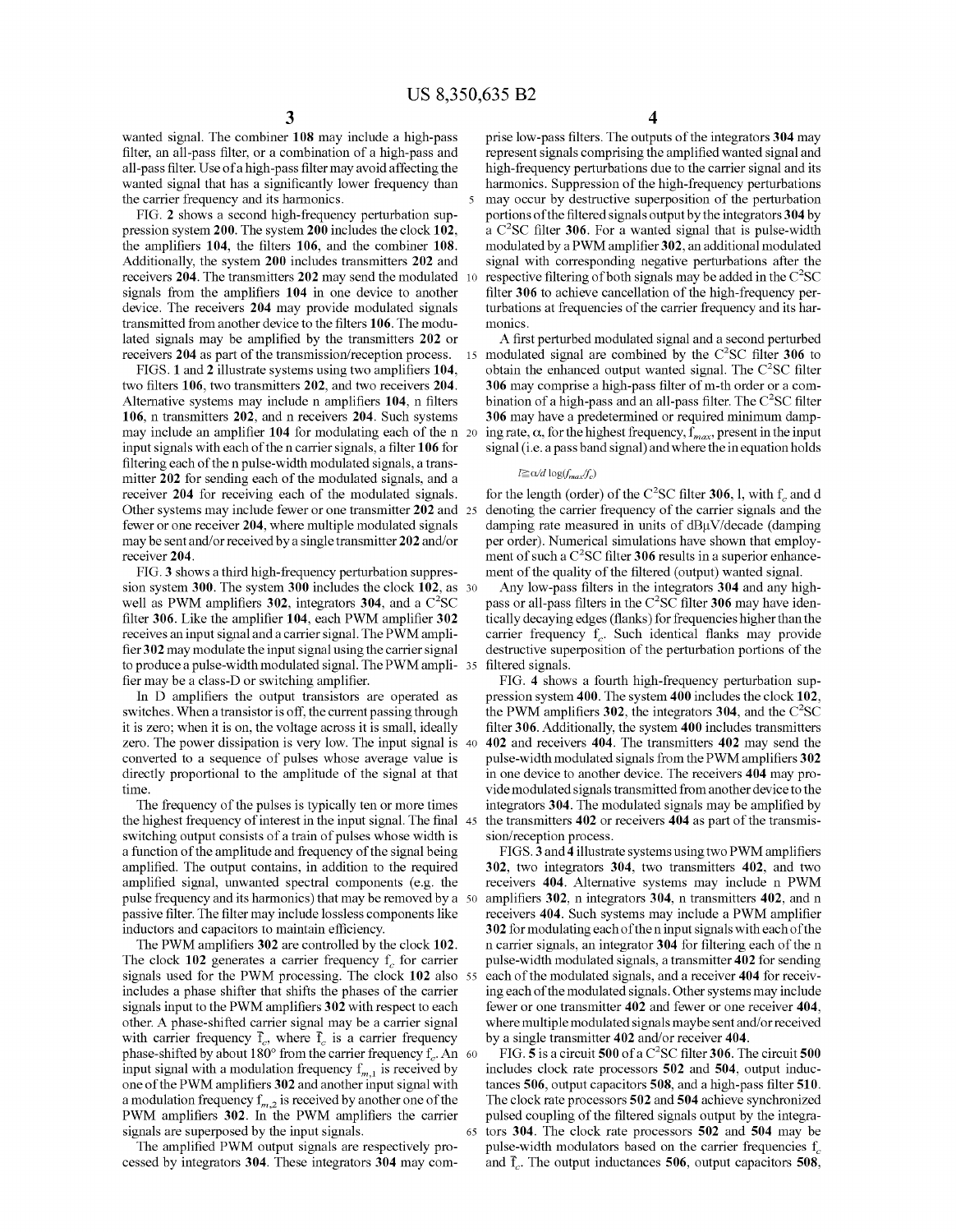and the high-pass filter 510 perform summation of the filtered signals output by the integrators 304 that exhibit opposite phases.

FIG. 6 is an alternative circuit 600 of a  $C<sup>2</sup>SC$  filter 306. The circuit 600 includes clock rate processors 502 and 504, output inductances 506, output capacitors 508, and a coupling capacitor 602. The output inductances 506, output capacitors 508, and the coupling capacitor 602 perform summation of the filtered signals output by the integrators 304 that exhibit opposite phases.

FIG. 7 is an alternative circuit 700 of a  $C<sup>2</sup>SC$  filter 306 comprising couplings capacitors. The circuit 700 includes clock rate processors 502 and 504, output inductances 506, output capacitors 508, and couplings capacitors 702. The  $_{15}$ output inductances 506, output capacitors 508, and the cou plings capacitors 702 perform summation of the filtered signals output by the integrators 304 that exhibit opposite phases. The coupling capacitors 702 may include capacitors in series where the adjoining terminals of the capacitors are  $_{20}$ connected to ground through inductors.

FIG. 8 is a high-frequency perturbation suppression pro cess 800. The process 800 obtains a set of signals (802). The set of signals may include input signals and a carrier signal. One of the input signals may have a first modulation fre- 25 quency  $f_{m-1}$  and a second input signal may have a second modulation frequency  $f_{m,2}$ . These input signals may be the same input signal with the same modulation frequency  $f_{m,1}$ . Alternatively, the process 800 may receive multiple, e.g. n, input signals. Some or all of the n input signals may share a 30 single modulation frequency, or some or all may possess their oWn modulation frequency. The process 800 may determine the number n of input signals (804) before modulating the carrier signal With one of the input signals (806). For example, the process 800 may superpose the carrier signal 35 with the input signal having the first modulation frequency  $f_{m,1}$  to produce a first modulated signal.

The process 800 may then determine Whether more input signals are received. Where more input signals need to be processed, the process 800 phase-shifts the carrier signal 40 (808) before modulating the phase-shifted carrier signal With the next input signal (806). This process may be repeated until all of the n input signals have been modulated With phase shifted carrier signals to obtain n modulated signals.

For example, one of the carrier signals may have a carrier 45 frequency of  $f_c$ . A second carrier signal may have a carrier frequency of  $f_c$ , indicating a carrier frequency about 180 $^{\circ}$  out of phase with the first carrier signal. Alternatively, the process 800 may generate n carrier signals for each of the n input signals, Where each of the n carrier signals is phase-shifted 50 with respect to the others. Each of the n carrier signals may be phase shifted by about 360°/n With respect to other carrier signals. For example, the process 800 may receive four carrier signals, Where three of the four carrier signals are phase shifted by about  $90^{\circ}$ , 180 $^{\circ}$ , and  $270^{\circ}$  with respect to the first 55 carrier signal.

Once the input signals have been modulated With the car rier signals, the process 800 filters the n modulated signals  $(810)$ . This filtering process may produce perturbed filtered signals. The process 800 may use a low-pass filter.

The process 800 may then combine the filtered signals  $(812)$ . The process  $800$  may sum each of the perturbed filtered signals to obtain an enhanced output Wanted signal. The pro cess 800 may use a high-pass filter, an all-pass filter, or a combination of a high-pass and all-pass filter to perform the combining. Use of a high-pass filter may not affect the wanted signal that has a significantly lower frequency than the carrier

frequency and its harmonics. The process 800 may then trans mit the enhanced output Wanted signal (814).

FIG. 9 is a transmitting portion of a high-frequency pertur bation suppression process 900 (that may be performed, e.g., by system 200). The process 900 receives n input signals  $(902)$ . One of the input signals may have a first modulation frequency  $f_{m,1}$ , and a second input signal may have a second modulation frequency  $f_{m,2}$ . The nth input signal may have an nth modulation frequency  $f_{m,n}$ . Some or all of the n input signals may share a single modulation frequency such as  $f_{m,1}$ , or some or all may possess their oWn modulation frequency.

The process 900 generates a carrier signal (904). The car rier signal may be a clock signal with a carrier frequency of  $f_c$ . The process 900 modulates a first input signal with the carrier signal (906). For example, the process 900 may superpose the carrier signal with the input signal having the first modulation frequency  $f_{m,1}$  to produce a first modulated signal. The process 900 may perform the superposition using a pulse-Width modulation amplifier.

The process 900 then determines Whether more input sig nals are available to be processed. Where more input signals are available to be processed, the process 900 phase-shifts the carrier signal (908) before modulating the phase-shifted car rier signal With the next input signal (906). These actions may be repeated until all of the n input signals have been modu lated With phase-shifted carrier signals to obtain n modulated signals. The n modulated signals are then transmitted (910).

FIG. 10 is a receiving portion of a high-frequency pertur bation suppression process 1000 (that may be performed, e.g., by system 200). The process 1000 may obtain n trans mitted signals  $(1002)$ . Those n received signals are then filtered (1004). The filtering may be performed by an integrator. Alternatively, the filtering may be performed using low-pass filters.

The process 1000 combines the n filtered signals to obtain an enhanced output wanted signal  $(1006)$ . The n filtered signals may be combined by a  $C<sup>2</sup>SC$  filter to obtain the enhanced output wanted signal. The  $C^2SC$  filter may include a highpass filter of m-th order or a combination of a high-pass and an all-pass filter. The C<sup>2</sup>SC filter may have a predetermined or required minimum damping rate,  $\alpha$ , for the highest frequency,  $f_{max}$ , present in the input signal (e.g. a pass band signal) and Where the in equation holds

#### $l \ge \alpha/d \log(f_{max}/f_c)$

65

for the length (order) of the C<sup>2</sup>SC filter, 1, with  $f_c$  and d denoting the carrier frequency of the carrier signals and the damping rate measured in units of dBuV/decade (damping per order). Any low-pass filters used in the filtering 1004 and any high-pass or all-pass filters in the  $C^2SC$  filtering 1006 may have identically decaying edges (flanks) for frequencies higher than the carrier frequency  $f_c$ . Such identical flanks may provide destructive superposition of the perturbation portions of the filtered signals. The process 1000 may then output the enhanced output Wanted signal (1008).

60 The process 1006 then synchronized pulse couples the fil-FIG. 11 shows a process for combining n filtered signals 1006. The process  $1006$  receives the filtered signals  $(1102)$ . tered signals (1104). One or more clock rate processors may perform the synchronized pulsed coupling of the filtered signals. The clock rate processors may be pulse-width modulators based on the carrier frequencies, e.g.,  $f_c$  and  $\bar{f}_c$ , of the carrier signals. The process 1006 then sums the n synchro nized pulse coupled signals (1106). One or more output inductances, output capacitors, and high-pass filters, all-pass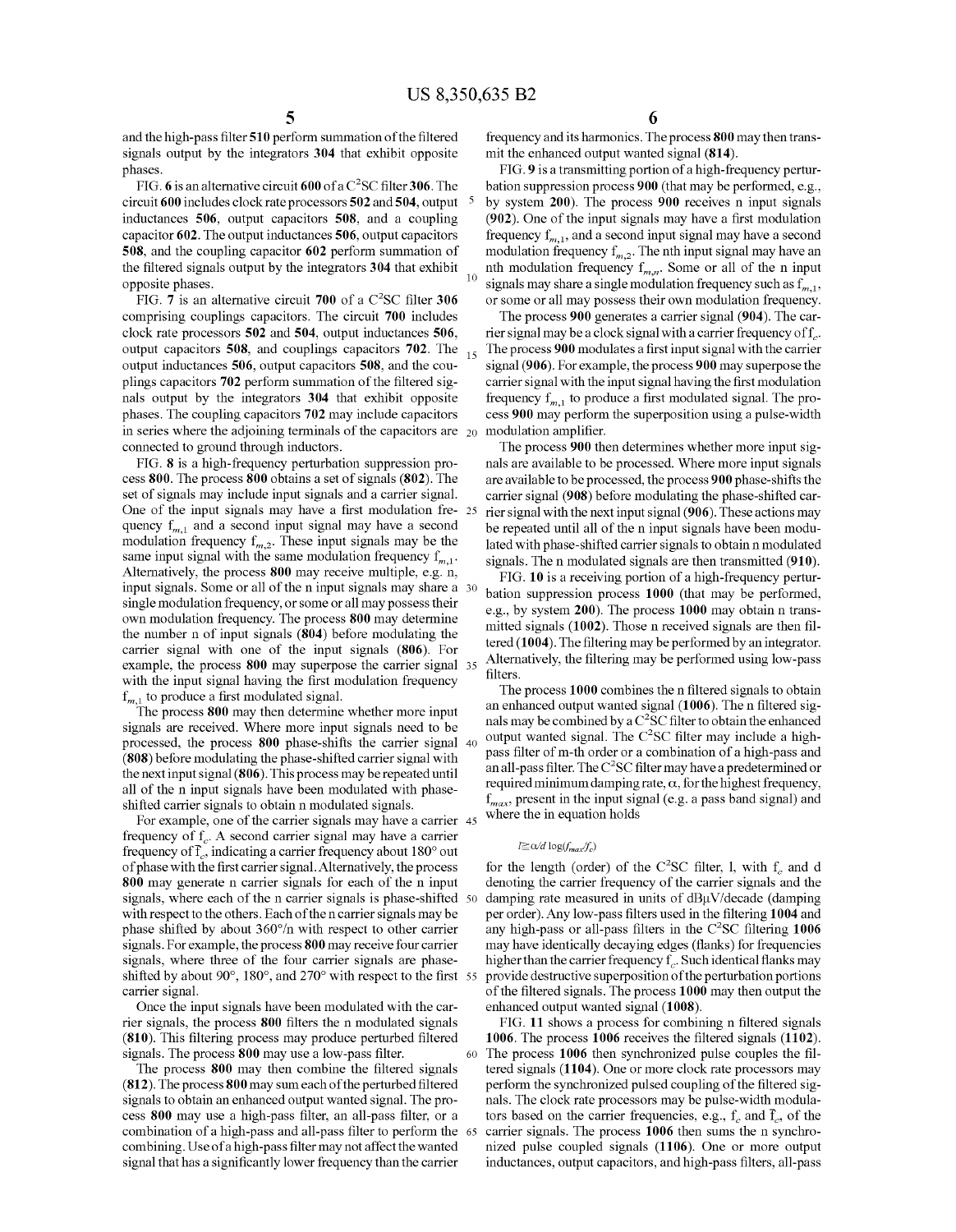filters, coupling capacitors, and/or coupling inductances may perform summation of the filtered signals output that exhibit opposite phases.

The methods and descriptions of FIGS. 8 through 11 may be encoded in a signal bearing medium, a computer readable medium such as a memory that may comprise unitary or separate logic, programmed Within a device such as one or more integrated circuits, or processed by a controller or a computer. If the methods are performed by software, the softWare or logic may reside in a memory resident to or interfaced to one or more processors or controllers, a Wireless communication interface, a Wireless system, an entertain ment and/or comfort controller of a vehicle or types of non volatile or volatile memory remote from or resident to a  $_{15}$ detector. The memory may retain an ordered listing of execut able instructions for implementing logical functions. A logi cal function may be implemented through digital circuitry, through source code, through analog circuitry, or through an analog source such as through an analog electrical, or audio 20 signals. The software may be embodied in any computerreadable medium or signal-bearing medium, for use by, or in connection With an instruction executable system, apparatus, or device. The instruction executable system, apparatus, or device may be resident to a vehicle or a hands-free system 25 communication system or audio system. Alternatively, the software may be embodied in media players (including portable media players) and/or recorders, audio visual or public address systems, desktop computing systems, etc. Such a system may include a computer-based system, a processor- 30 containing system that includes an input and output interface that may communicate With an automotive or Wireless com munication bus through any hardwired or wireless automotive communication protocol or other hardwired or wireless communication protocols to a local or remote destination or 35 server.

A computer-readable medium, machine-readable medium, propagated-signal medium, and/or signal-bearing medium may comprise any medium that contains, stores, communi cates, propagates, or transports softWare for use by or in 40 connection With an instruction executable system, apparatus, or device. The machine-readable medium may selectively be, but not limited to, an electronic, magnetic, optical, electro magnetic, infrared, or semiconductor system, apparatus, device, or propagation medium. A non-exhaustive list of examples of a machine-readable medium Would include: an electrical or tangible connection having one or more Wires, a portable magnetic or optical disk, a volatile memory such as a RandomAccess Memory "RAM" (electronic), a Read-Only Memory "ROM," an Erasable Programmable Read-Only 50 carrier signal. Memory (EPROM or Flash memory), or an optical fiber. A machine-readable medium may also include a tangible medium upon which software is printed, as the software may be electronically stored as an image or in another format (e.g., or interpreted or otherwise processed. The processed medium may then be stored in a local or remote computer and/or machine memory. through an optical scan), then compiled by a controller, and/ 55

The system may provide a multi-channel sound amplification means, in particular, 9-channel amplification means, 60 comprising the circuitry according to one of the above examples. The circuitry according to one of the above examples may be part of a device or structure for transporting a person or thing, such as a vehicle. The circuitry may be used in a vehicle ampli?cation system including audio, navigation, 65 communication, or on-board entertainment and comfort devices.

8

Other alternate systems include combinations of some or all of the structure and functions described above or shoWn in one or more or each of the Figures. These systems are formed from any combination of structure and function described herein or illustrated within the figures. In each of these systems and processes, the logic may be implemented in soft ware or hardware. The hardware may be implemented through a processor or a controller accessing a local or remote volatile and/or non-volatile memory that interfaces periph eral devices or the memory through a Wireless or a tangible medium.

While various embodiments of the invention have been described, it Will be apparent to those of ordinary skill in the art that many more embodiments and implementations are possible Within the scope of the invention. Accordingly, the invention is not to be restricted except in light of the attached claims and their equivalents.

We claim:

1. A method of suppressing high-frequency perturbations in a pulse-Width modulation comprising:

- pulse-width modulating a first electronic signal by superposing a first carrier signal having a carrier frequency and an input signal with a first modulation frequency to obtain a first pulse-width modulated signal;
- pulse-Width modulating a second electronic signal by superposing a second carrier signal having the carrier frequency With another input signal With a second modulation frequency, Where the second carrier signal is phase shifted with respect to the first carrier signal to obtain a second pulse-Width modulated signal;
- filtering the first pulse-width modulated signal to obtain a first perturbed filtered signal and filtering the second pulse-Width modulated signal to obtain a second per turbed filtered signal; and
- combining the first perturbed filtered signal and the second perturbed filtered signal using a high-pass filter, the high-pass filter is configured to combine the first perturbed filtered signal and the second perturbed filtered signal to obtain an output signal.

2. The method according to claim 1, Where the steps of filtering the first pulse-width modulated signal to obtain the first perturbed filtered signal and filtering the second pulsewidth modulated signal to obtain the second perturbed filtered signal are performed by low-pass filtering the first and second pulse-Width modulated signals.

3. The method according to claim 1, Where the second carrier signal is phase-shifted by  $180^\circ$  with respect to the first

4. The method according to claim 1, Where:

- the second electronic signal is pulse-Width modulated by superposing the second carrier signal having the carrier frequency and the input signal with the first modulation frequency, Where the second carrier signal is phase shifted by  $90^{\circ}$  or  $180^{\circ}$  with respect to the first carrier signal to obtain the second pulse-Width modulated sig nal;
- the first pulse-width modulated signal is filtered to obtain the first perturbed filtered signal and the second pulsewidth modulated signal is filtered to obtain the second perturbed filtered signal; and
- the first perturbed filtered signal and the second perturbed filtered signal are combined to obtain the output signal.

5. The method according to claim 4, where the first pulsewidth modulated signal and the second pulse-width modulated signal are low-pass filtered and where the low-pass